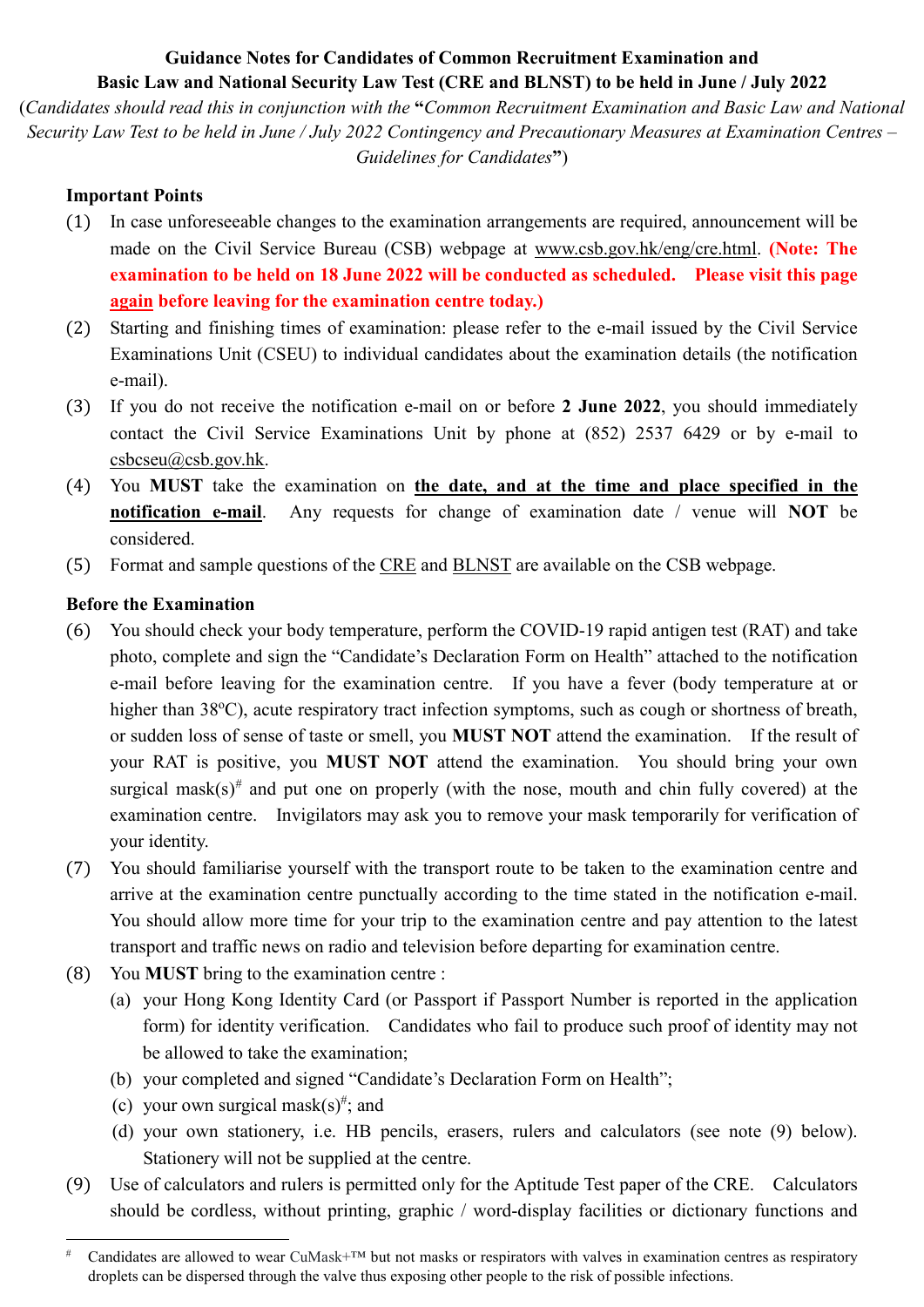silent in operation. Electronic devices with functions / applications other than those of a calculator are **NOT** permitted.

- (10) A **seat number** is assigned to you. To facilitate your locating the seat arranged for you, you **MUST** bring this seat number with you to the examination centre and should check against the seating plan which will be posted at the centre. Failure to bring your seat number may lead to delay in your admission to the centre with **NO** time / mark compensation for any loss of the examination time.
- (11) You **MUST** bring your own watch to time the examination as not all examination centres will have a clock. Complaints about having no clock or not being able to view the clock in the examination centre will **NOT** be entertained. Watches with functions / applications other than those of timekeeping (e.g. smart watch) are **NOT** permitted. Please note that you are **NOT** allowed to use your mobile phones during the examination for any purposes, including timekeeping.
- (12) You may bring an overcoat to the examination centre if necessary.

## **During the Examination**

- (13) After the start of a paper, you are **NOT** allowed to leave the examination centre until the end of the paper. If you need to leave early for special reasons, you are required to seek permission from the Presiding Invigilator and provide a written explanation. You are not allowed to return to the examination centre for the paper after you have left.
- (14) Only necessary and permitted stationery can be put on the desk. All other personal belongings, including mobile phones and other electronic devices[\\*](#page-1-0) **MUST** be put under your chair. Mobile phones must **NOT** be covered by anything and can be clearly seen by the invigilators. You must NOT put any unauthorised articles (including mobile phones and other electronic devices<sup>\*</sup>) on / in your desk, on your body or in your pockets during the examination. You are therefore advised to bring only the necessary and permitted stationery to the examination centre. You are also advised to bring with you a small bag to store your personal belongings. The CSEU assumes no responsibility for any loss of or damage to your personal belongings.
- (15) Mobile phones, other electronic devices\* and articles that can emit sound **MUST** be switched off throughout the examination. You are solely responsible for ensuring that no sound (including alarm) is emitted from your mobile phone even though your phone is power off.
- (16) If you need to go to the toilet during the examination, you should seek permission from an invigilator. An invigilator will accompany you and you must **NOT** carry any mobile phones, other electronic devices\* , question book, answer sheet or paper to the toilet. The invigilator will record your seat number and the time taken for going to the toilet.
- (17) You must **NOT** turn over the pages of the question book or start working until you are instructed to do so.
- (18) You must **NOT** leave your answer sheet in such a position that other candidates can see your answers.
- (19) You must **NOT** copy any questions on any paper, personal belongings or parts of your body.
- (20) You **MUST** mark the answers on the multiple-choice answer sheet provided. Answers written in the question book will **NOT** be marked.
- (21) You must **NOT** disturb, speak or give signals to other candidates during the examination. Otherwise, you will be given **a penalty**, e.g. written warning, mark penalty, disqualification, etc.
- (22) When the announcement: **"Time is up"** is made, you **MUST** stop working and put down all your

<span id="page-1-0"></span>\* Electronic devices include tablets, PDA, multimedia players, electronic dictionaries, databank watches, smart watches, wireless earphones or other wearable technologies with communication or data storage function, etc.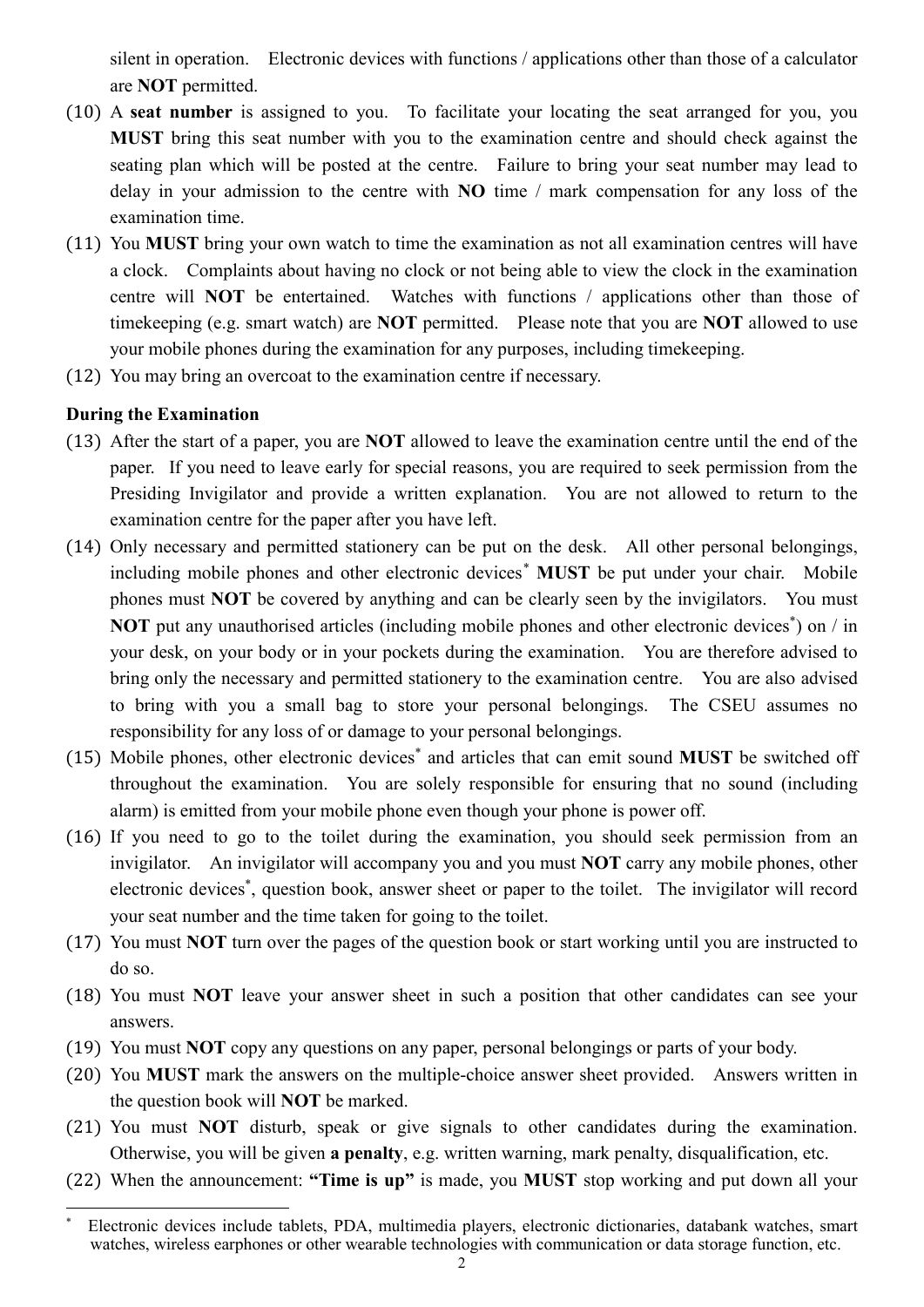stationery immediately. You are not allowed to work on your answer sheet including using an eraser after the "Time is up" announcement. If you are still working on your answer sheet, or holding your stationery, you will be given **a penalty**, e.g. written warning, mark penalty, disqualification, etc. If you discover after the "Time is up" announcement that you have not filled in your seat number or the number of your identity document, you should wait until an invigilator comes near and **ask for permission** to fill in the relevant information.

(23) You should listen very carefully and follow the instructions given by the Presiding Invigilator. Candidates who violate the instructions given by the Presiding Invigilator or the rules set out in these Guidance Notes, or act dishonestly in any way during the examination, are **LIABLE TO A PENALTY**, e.g. written warning, mark penalty, disqualification, etc. They will also be required to provide explanations on a form after the examination.

#### **Proper Ways of Filling in Multiple-choice Answer Sheets**

- (24) The answer sheets will be processed by a computer. Failure to follow the instructions below may result in your answer sheet being rejected by the computer with **NO MARK** given to you.
- (25) Before going to the questions, you have to write down the following particulars on the answer sheet as instructed by the Presiding Invigilator :
	- (a) Passport No. **OR** HKID No. 護照號碼 或 香 港 身 分 證 號 碼
	- (b) Seat No. 座 位 編 號

: Put down your HKID Number (or Passport Number if it is reported in the application form). Please also fill in the appropriate frame under each digit of the HKID Number.

: Enter your 7-digit seat number and fill in the appropriate frame under each digit. Your seat number for the examination is shown in the notification e-mail.

An example of the instructions in paragraphs 25 (a) to (b) is given below:

**GOVERNMENT OF THE HONG KONG SPECIAL ADMINISTRATIVE REGION** 香港特別行政區政府 ANSWER SHEET 答題紙 Paner No Passport No.  $\overline{1}$ 護照號碼: 試卷編號:  $\alpha r$ 或  $HKID$   $No$ Seat No. 香港身分證號碼 座位編號  $E123456(7)$  $0012345$  $\bullet\bullet\circ\circ\circ\circ\circ$ ×, **BOO®OOOOOOO**  $\begin{picture}(150,10) \put(0,0){\line(1,0){10}} \put(15,0){\line(1,0){10}} \put(15,0){\line(1,0){10}} \put(15,0){\line(1,0){10}} \put(15,0){\line(1,0){10}} \put(15,0){\line(1,0){10}} \put(15,0){\line(1,0){10}} \put(15,0){\line(1,0){10}} \put(15,0){\line(1,0){10}} \put(15,0){\line(1,0){10}} \put(15,0){\line(1,0){10}} \put(15,0){\line($ 000000000000  $(2)(2)(2)$   $(2)(2)(2)(2)$ 000000000000 രായായായ OOOGOOGOOGOO  $\overline{P(A)}$  $\overline{P(A)}$  $\overline{P(A)}$  $\overline{P(A)}$  $\circledcirc\circ\circ\circ\bullet$ **COOOOOOO**  $@000000$ രത **Introde**  $\circledR$ 0000000  $(B)$  $(B)$  $\circledR$ 000000 തതത്തതത്ത a. **DS CONT**  $CD(T)$ **@**©©©©©© ത്രതത്തത്ത

- (26) You **MUST** use an **HB pencil to mark your answers**. Fill in the answer boxes in the same way as the example shown above. Erase wrong answers thoroughly with a clean eraser and do not fold the answer sheet.
- (27) You will score **NO** mark for marking two or more answers to the same question.
- (28) As you fill in an answer, check to see that you are answering the right question. Any requests for amending the answers after the "Time is up" announcement will **NOT** be entertained.